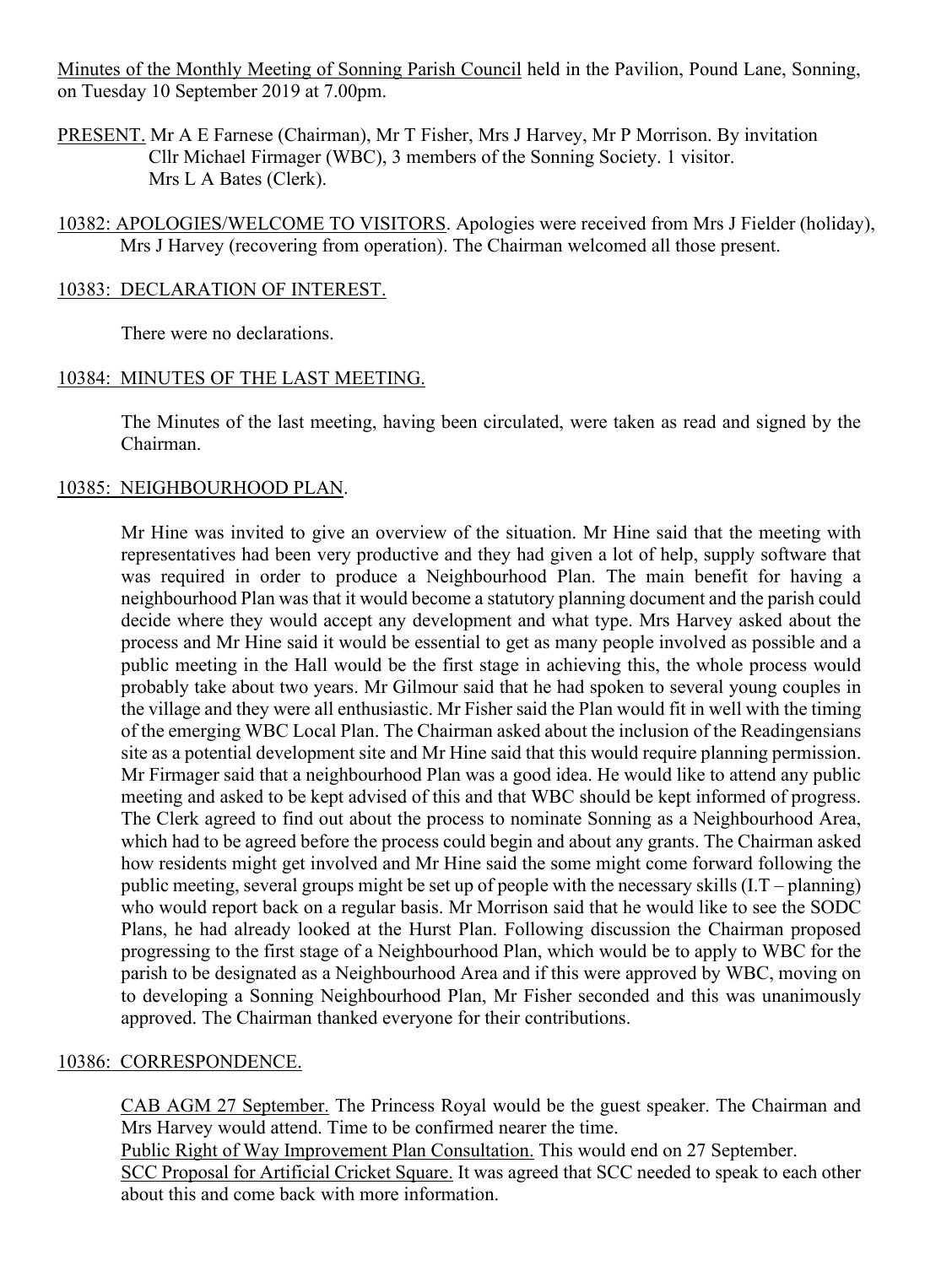## 10386: CORRESPONDENCE (Cont'd).

Dog Bins. A dog bin at the top of the field had not been emptied and the Clerk would check if this was a SPC bin.

WBC Draft Homelessness & Rough Sleeping Strategy Consultation. This was on the WBC website and the consultation would end on 27 September.

Parking in Thames Street. Complaints had been received about customers at the Great House/Coppa Club parking in Thames Street due to the lack of onsite parking. Most cars were parking and obstructing the pavement making it impossible for pedestrians, particularly those with pushchairs, to use the pavement. The Chairman said that the police had been called and were dealing with it.

Thames Street Wall. The brick wall on the boundary of the Great House and Thames Street opposite the Deanery was laminating badly and there were concerns about its safety. It was agreed that SPC had a duty of care to bring this to the attention of the owners. It was agreed that the Clerk would contact the management and also the owner of the adjoining property, the Red House.

# 10387: PLANNING.

**Report**. The Chairman said that no new applications had been received but Berkshire County Sports Club (191526) and Chyreen Holmemoor Drive (191283), had been approved.

**The following applications were on going**)**.** The Lawns Old Bath Road (190693): TVP Building 1 Thames Valley Park Drive Earley (191243): TVP Building 1 Thames Valley Park Drive Earley (191243): RH&CC Sonning Lane (191555: The Atrium (191808): Little Shire Mustard Lane (191594).

**The following applications had been approved.** The Great House at Sonning (190825).

**The following applications had been refused.** No refusals.

**The following applications had been withdrawn.** None.

**The following Appeal had been dismissed,** 22 Pound Lane (APP/X0360/D/19/3228021).

**The following new applications had been received.** West Drive (191767). Householder application for the proposed erection of a two storey rear extension, garage conversion to create habitable accommodation, insertion of 1 balcony to the rear of the property, plus internal alterations: Little Shire (192072). Householder application for the proposed erection of a 1.8m high fence to the rear of the flat roof: 29 West Drive (191767). Householder application for the proposed erection of a two storey rear extension, garage conversion to create habitable accommodation, insertion of 1 balcony to the rear of the property, plus internal alterations: 37 Glebe Lane (192191). Householder application for a proposed single storey rear extension and alterations to fenestration.

37 Little Glebe (192191). The Chairman said that this was for a single storey rear extension, and was well away from the boundary. Following discussion it was agreed to say that SPC could find no reason to object.

29 West Drive (191767. The Chairman said that this was to build a single storey infill between two existing gables at the rear of the property and would not affect the neighbours. Following discussion it was agreed. There were concerns about the proximity of a side wall to the boundary but it was agreed to say that SPC could find no reason to object but to mention concerns about the proximity of the side wall to the boundary.

#### 10388: QUESTIONS FOR BOROUGH COUNCILLOR.

The Chairman informed Cllr Firmager that SPC were trying to locate the air quality monitoring units in Sonning. Mrs Harvey would check the area by the Bridge and the Clerk would follow up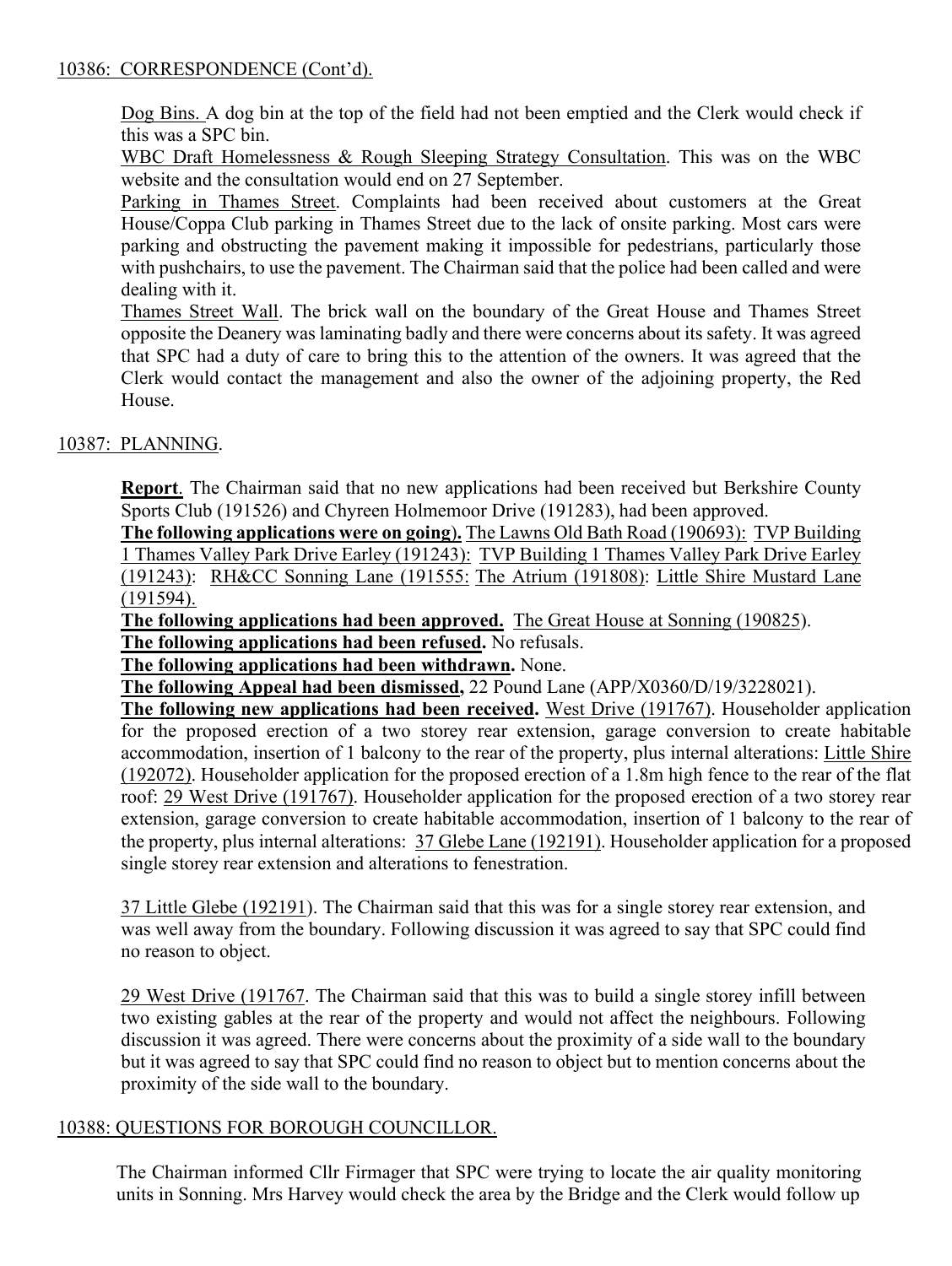# 10388: QUESTIONS FOR BOROUGH COUNCILLOR (Cont'd).

with the WBC contact, who had provided previous year's figures. Cllr Firmager said that some Councillors had challenged that there was congestion in Sonning, Mr Fisher agreed to provide Cllr Firmager with the results from SID to assist in disputing this. Mrs Harvey asked if anything could be done about WBC highway contractors not cleaning rubbish in the hedges surrounding the A4. Cllr Firmager would look into this.

# 10389: PARISHIONER QUESTIONS.

There were no questions.

## 10390: FINANCE.

- a) Report. The Clerk had prepared a report which was noted.
- b) Payment of Accounts. Mr Fisher proposed and Mr Morrison seconded the following payments:

| Date     | Cha | Name          | <b>Service Item</b>  | <b>Gross</b> | <b>VAT</b> | <b>Net</b> | Committee        | Sub-committee  |
|----------|-----|---------------|----------------------|--------------|------------|------------|------------------|----------------|
| 10/08/19 | 612 | <b>HALC</b>   | Ann. BALC Subs       | 359.30       | 0.00       | 359.30     | REC.             | Main Mowing    |
| 10/08/19 | 613 | Son, Litter   | Litter June (part)   | 110.00       | 0.00       | 110.00     | <b>HIGHWAYS</b>  | Litter         |
| 10/08/19 | 614 | <b>TIVOLI</b> | Dog Bins x $1$ (Aug) | 165.60       | 26.60      | 139.00     | <b>ENVIRON</b>   | Dog Bins       |
| 21/08/19 | 615 | Son. Land     | Mow Playground x 1   | 30.00        | 0.00       | 30.00      | <b>RECEATION</b> | Play Mow       |
| 21/08/19 | 615 | Son. Land     | Remove shrubs Wharf  | 28.00        | 0.00       | 28.00      | <b>ENVIRON</b>   | Wharf M'tnce   |
| 21/08/19 | 616 | Castle Water  | Allot. Water         | 21.46        | 0.00       | 21.46      | <b>ENVIRON</b>   | Allot Water    |
| 21/08/19 | 617 | Castle Water  | Square Water         | 84.29        | 0.00       | 84.29      | <b>SPORTS</b>    | Sports Other   |
| 21/08/19 | 618 | Castle Water  | Pav. Water           | 85.37        | 0.00       | 85.37      | <b>SPORTS</b>    | Pav. Utilities |
| 21/08/19 | 619 | A E Farnese   | LED for Pagoda Light | 10.00        | 0.00       | 10.00      | REC.             | Rec. Misc.     |
|          |     |               | TOTAL                | 894.02       | 26.60      | 867.42     |                  |                |

**SPC PAYMENT OF ACCOUNTS SEPT (1 TO 31 AUG) '19**

The August (01-31 July) payments would be presented at the October meeting.

c) Pound Lane Highway Improvements.

WBC had asked if SPC would pay £27,000 for improvements to Pound Lane from CIL It was agreed that SPC would be willing to pay this amount if full details of the proposed improvements were provided. The Clerk would respond accordingly.

# 10391: HIGHWAYS

School Crossing. Waiting for a response from WBC Highways.

Speed Indicators (SID). Mr Fisher said that the figures for Charvil Lane showed similar vehicles numbers per day as in previous months. A vehicle driving at 75mph at 3.30 am had been recorded and figures showed that others were travelling at 50 to 60mph. Pound Lane figures were similar to previous months but one vehicle had been travelling at 70mph at 5am in July. During the school holidays the number of vehicles were down but speeding was up.

Lorry Watch. Mr Fisher said that he needed to get everyone together. The Chairman said that an eight wheeler lorry had gone over the Bridge and became stuck on the corner.

Pound Lane Survey. Mr Fisher said that he had agreed to install a SID at the top of Pound Lane to monitor the speed so that WBC could decide if they would extend the 20mph zone up to the A4 roundabout and he was hoping that WBC would make a contribution. The Chairman said that it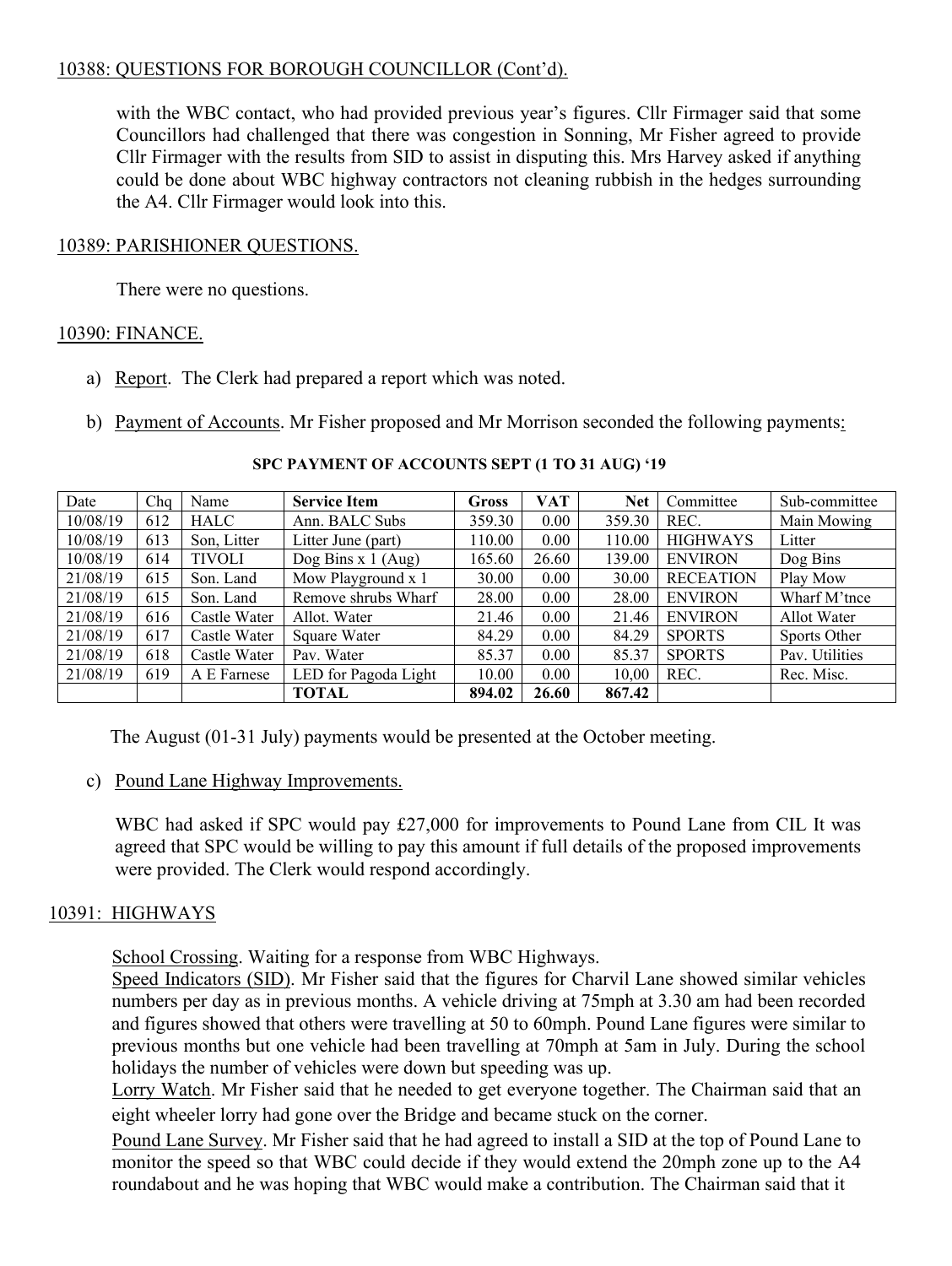# 10391: HIGHWAYS (Cont'd)

was important that SPC support the school crossing and he hoped the school might support the process. Mrs Harvey said that her request had not met with any success they thought it was SPC's responsibility, there was no interest. Cllr Firmager said that there was a time when schools saw it as a duty of care to support such initiatives. Mr Fisher said that this seemed to have lost momentum. It was important that the Martin Heath visited Pound Lane during school times to appreciate the problem.

Pound Lane resurfacing. The Chairman said this had been poorly organised and the advertised dates differed for the actual dates the work was undertaken.

Mrs Woodhouse said that she had found it very dangerous walking down Pound Lane with her two young grandchildren due to the speed of vehicles and the narrow pavement. The speed of vehicles had increased during the school holidays, which was worrying. Mrs Woodhouse felt that SID was needed at the Pearson Road end of Pound Lane as vehicles seemed to speed up once the turned into Pound lane. It was explained that request to use the SID in other locations in the parish had been received and it would be difficult to justify putting the 'mobile' SID in Pound Lane as well as the mobile one. An additional SID would cost in the region of £3,000. Mr Morrison said that the only successful speed humps were in Burchett's Green, which were high and wide so that vehicles had to slow down Mr Morrison also mentioned a sink hole in Charvil Lane which had been repaired several times but the ground continued to sink. Mr Morrison agreed to chase this up.

# 10392: RECREATION AND ENVIRONMENT W.G.

- a) Safety Checks. The Chairman had inspected the playground.
- b) Pavilion Fund Raising. The next fundraising event would be the Supper on 21 September. The application for a grant had been withdrawn due to the start date being moved back to September 2020. Grant funding had to be used in the year it was approved, a new application would be submitted in the new-year.
- c) Rec. Path Quotes. Two quotes had been received, Terra Firma had underestimated the area to be covered and when corrected the two quotes were similar in price. Following discussion it was agreed to appoint KS Paving as the contractors. Mr Fisher proposed and the Chairman seconded accepting KS Paving quote of £4200 plus VAT and this was unanimously approved.
- d) Pagoda Light. This had been purchased and installed. The Chairman would contact the police about the smoking of substances in the pagoda and the pavilion verandah.
- e) Charvil Football Club Property. Mrs Harvey continued to liaise with the Club.
- f) SLTC Main Gate. This was ongoing.

#### 10393: TECHNICAL SERVICES.

Safety Checks. The Chairman had carried out the safety checks on the Wharf. Lighting Upgrade. Mr Fisher said that the shield for the Parker's light had been delivered. There had been reports that the Bridge lights were out and Mrs Harvey agreed to check out the fuse box. Wharf Gate. The Clerk would chase Henley Contracting again

#### 10394: V.E. DAY 2020.

In the absence of Mrs Fielder there was no update.